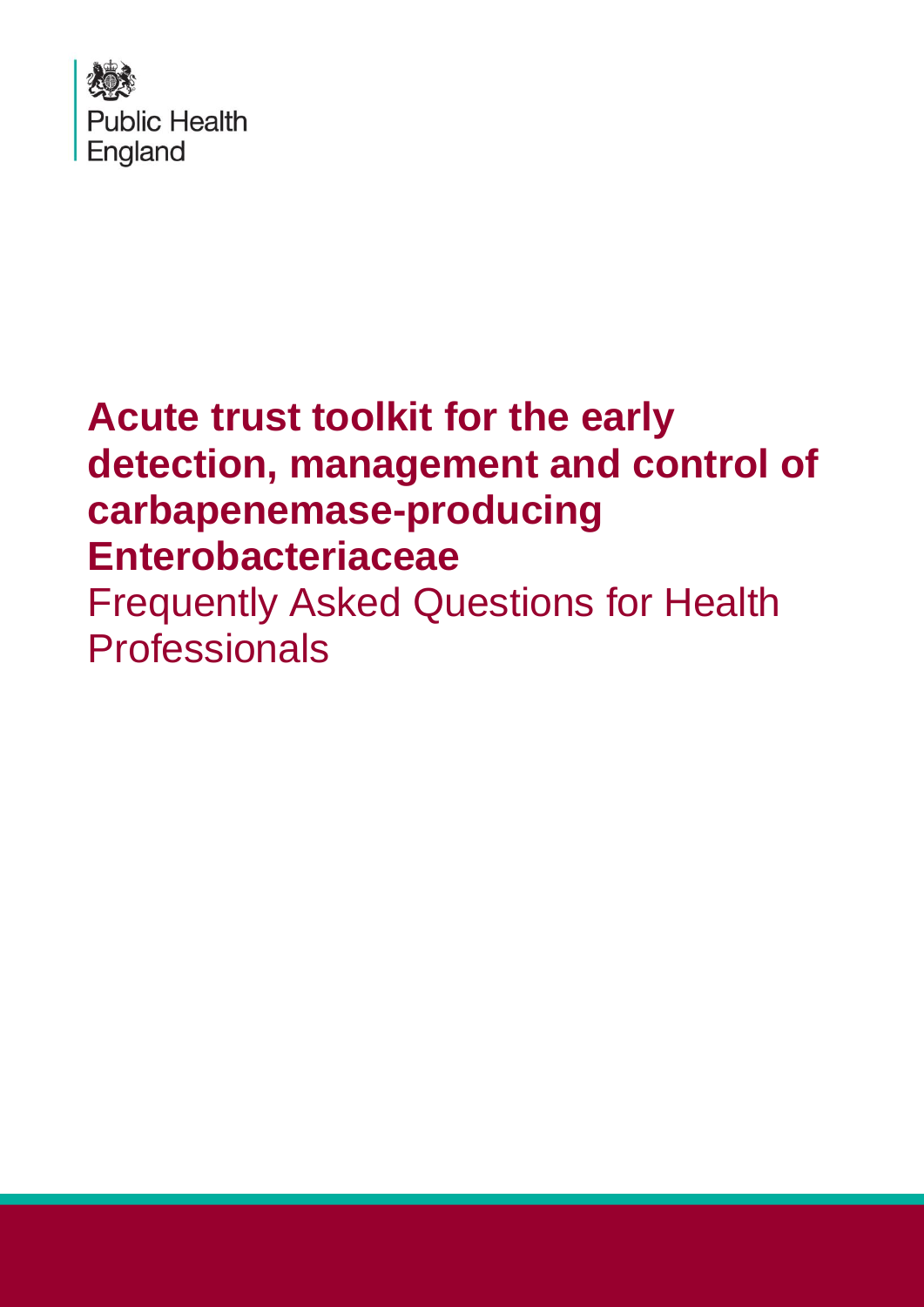**Acute trust toolkit for the early detection, management and control of carbapenemase-producing Enterobacteriaceae – Frequently Asked Questions for Health Professionals**

### About Public Health England

Public Health England's mission is to protect and improve the nation's health and to address inequalities through working with national and local government, the NHS, industry and the voluntary and community sector. PHE is an operationally autonomous executive agency of the Department of Health.

Public Health England 133-155 Waterloo Road Wellington House London SE1 8UG Tel: 020 7654 8000 [www.gov.uk/phe](http://www.gov.uk/phe) Twitter: [@PHE\\_uk](https://twitter.com/PHE_uk) Facebook: [www.facebook.com/PublicHealthEngland](http://www.facebook.com/PublicHealthEngland)

Prepared by: Carbapenemase-producing Enterobacteriaceae Toolkit Working Group For queries relating to this document, please contact: [hcai@phe.gov.uk](mailto:hcai@phe.gov.uk)

#### © Crown copyright 2014

You may re-use this information (excluding logos) free of charge in any format or medium, under the terms of the Open Government Licence v2.0. To view this licence, visit OGL or email [psi@nationalarchives.gsi.gov.uk.](mailto:psi@nationalarchives.gsi.gov.uk) Where we have identified any third party copyright information you will need to obtain permission from the copyright holders concerned. Any enquiries regarding this publication should be sent to [hcai@phe.gov.uk.](mailto:hcai@phe.gov.uk)

Published June 2014 PHE publications gateway number: 2014107

This document is available in other formats on request. Please call 0207 811 7241 or email [hcai@phe.gov.uk](mailto:hcai@phe.gov.uk)

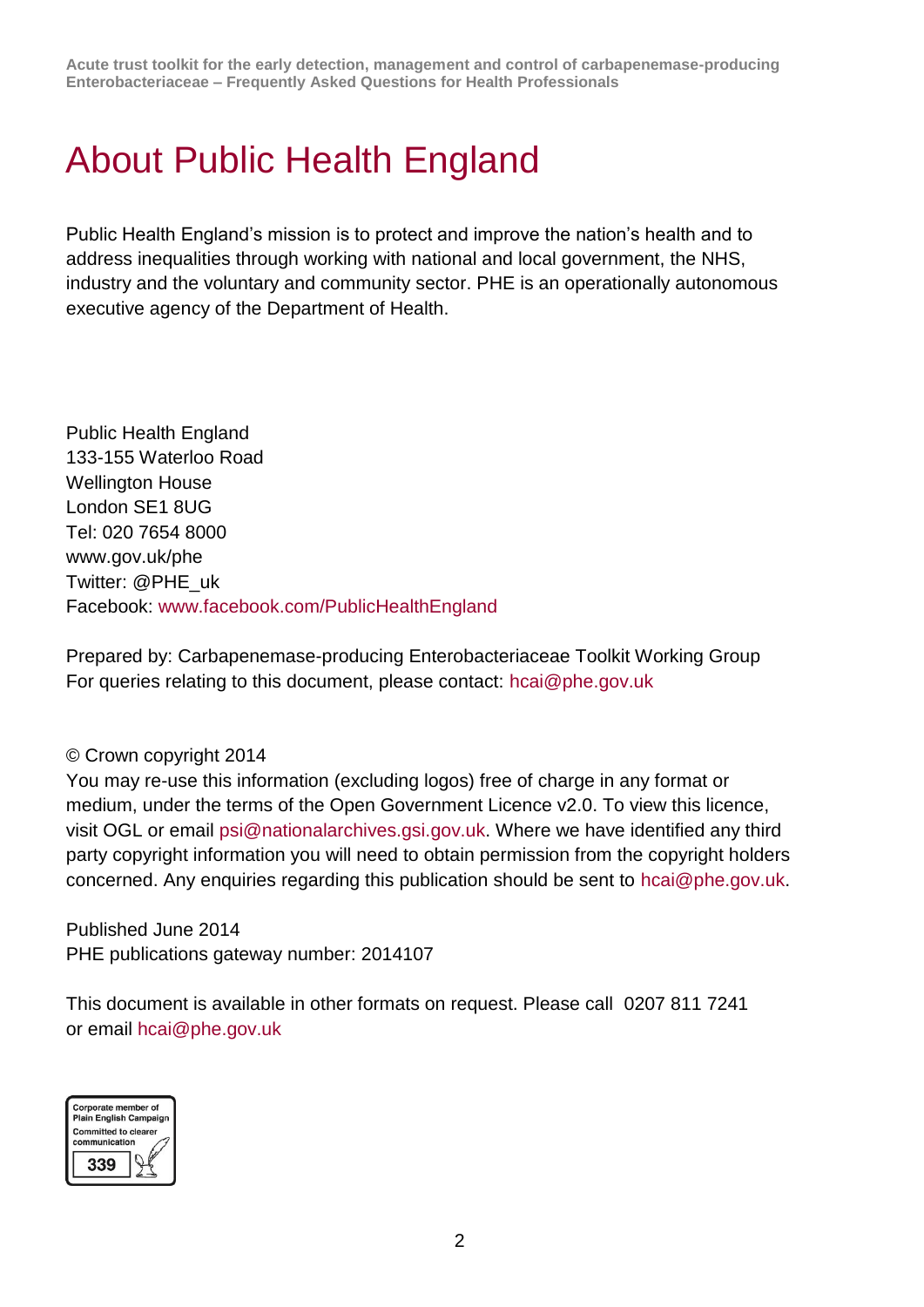# Frequently Asked Questions for Health **Professionals**

#### Why have these Frequently Asked Questions (FAQs) been produced?

This FAQ document has been developed to respond to questions already raised since the publication of the '*Acute trust toolkit for the early detection, management and control of carbapenemase-producing Enterobacteriaceae'<sup>1</sup>* in December 2013; and to try to anticipate additional questions that may be asked by practitioners during implementation of the toolkit. The Working Group that developed the toolkit recognises and acknowledges the challenges posed to some trusts by the advice provided in the toolkit. However the Working Group want to re-emphasise the urgent need for trusts to invest time and resources to prevent carbapenemase-producing Enterobacteriaceae becoming established with the inevitable substantial human health and financial consequences.

#### How should we use the toolkit?

The toolkit is intended to guide clinicians and infection, prevention and control (IP&C) staff in the assessment of risks to their patients from carbapenemase-producing Enterobacteriaceae. The focus is on early detection and early instigation of IP&C measures to quickly prevent and control spread.

Additionally, the toolkit provides supporting materials and information for trust boards to develop a contingency plan and prepare their own policy. This does not preclude the need for trusts to assess local applicability of the toolkit and to prepare their plans and policies based on informed local risk assessment and prioritisation.

#### If the toolkit does not cover the scenario we have, where can I get further advice?

It is not possible for the toolkit to address every situation that may arise. As such, if the IP&C advice in the toolkit does not 'fit' your situation, IP&C teams can obtain further advice and signposting, particularly in relation to local risk assessment, through their local PHE Centre or Lead Public Health Microbiologist

Why does the toolkit not include all carbapenemase-producing organisms? In line with equivalent guidelines from elsewhere in the UK and abroad<sup>2,3,4,5</sup> the toolkit focuses on carbapenemase-producing Enterobacteriaceae, rather than all carbapenemase-producing

l

<sup>&</sup>lt;sup>1</sup> Published at:

[http://www.hpa.org.uk/Publications/InfectiousDiseases/AntimicrobialAndHealthcareAssociatedInfections/1312Toolkitforcar](http://www.hpa.org.uk/Publications/InfectiousDiseases/AntimicrobialAndHealthcareAssociatedInfections/1312Toolkitforcarbapenementero/) [bapenementero/](http://www.hpa.org.uk/Publications/InfectiousDiseases/AntimicrobialAndHealthcareAssociatedInfections/1312Toolkitforcarbapenementero/)

<sup>&</sup>lt;sup>2</sup> http://www.safetyandquality.gov.au/wp-content/uploads/2013/12/MRGN-Guide-Enterobacteriaceae-PDF-1.89MB.pdf

<sup>3</sup> http://www.cdc.gov/hai/organisms/cre/cre-toolkit/

<sup>4</sup> http://www.cdc.gov/drugresistance/threat-report-2013/pdf/ar-threats-2013-508.pdf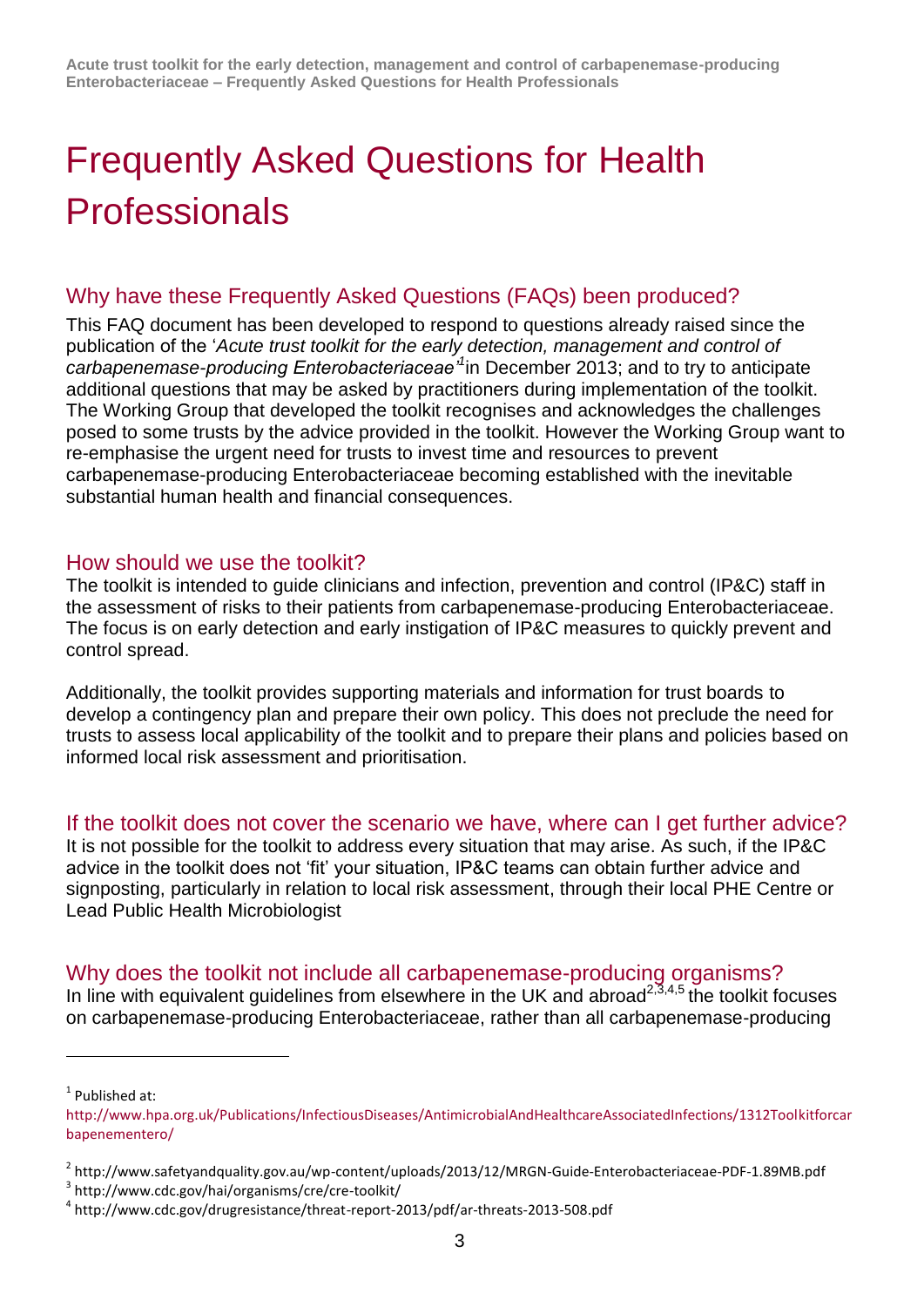organisms. The Working Group recognises the significance of other organisms with demonstrable carbapenemase activity, such as some strains of *Pseudomonas* and *Acinetobacter*. However, these organisms may have a different epidemiology for which separate guidelines are being produced.

#### Is the toolkit evidence-based?

The toolkit was developed to respond to the urgent need to get ahead of the curve in relation to stemming the spread of carbapenemase-producing Enterobacteriaceae in England. The toolkit sets out a pragmatic approach to preventing and reducing transmission and is based on the best available evidence, expert opinion, guidance, experience and case reports from the UK and abroad as applied to England. It has not been produced following a systematic literature review of the evidence base. However, relevant literature used to inform the toolkit together with other useful resources and recent relevant publications are presented in a separate document.

#### The toolkit mentions "strict standard precautions" - does this mean contact precautions?

The use of the term "strict standard precautions" in the toolkit is intended to emphasise that staff must adhere to standard precautions (without fail); it does not imply that contact precautions should be used.

#### How will staff admitting patients know who should be screened without information on which trusts have problems with carbapenemase-producing Enterobacteriaceae?

The toolkit encourages strong intra- and inter-regional communication as a method of keeping abreast of current hotspots in England. This requires a transparent and proactive approach by all trusts including good internal communications, awareness raising and training of admitting staff. Currently, the toolkit contains a list of regions and countries with reported high prevalence of healthcare-associated carbapenemase-producing Enterobacteriaceae.

The Working Group included regional information for England, based on the criterion that, where a significant number of hospitals in that region have had positive cases *and* evidence of transmission identified, these regions should be seen as affected and included in the toolkit. Due to the current lack of structured surveillance across England and therefore a lack of robust prevalence data, it was not possible, within the urgent time frame, to provide a comprehensive account of prevalence at trust level. We are undertaking additional surveillance to understand more fully the extent of the problem; these results will be disseminated as soon as they are available.

Additionally, healthcare providers have a duty of care to proactively communicate any problems they are experiencing with carbapenemase-producing Enterobacteriaceae, not only with colleagues in neighbouring healthcare settings, but with any organisation they deal with on the patient pathway, either routinely or sporadically. This is in keeping with requirements of the

l

<sup>&</sup>lt;sup>5</sup> http://www.documents.hps.scot.nhs.uk/hai/amr/cpe-toolkit.pdf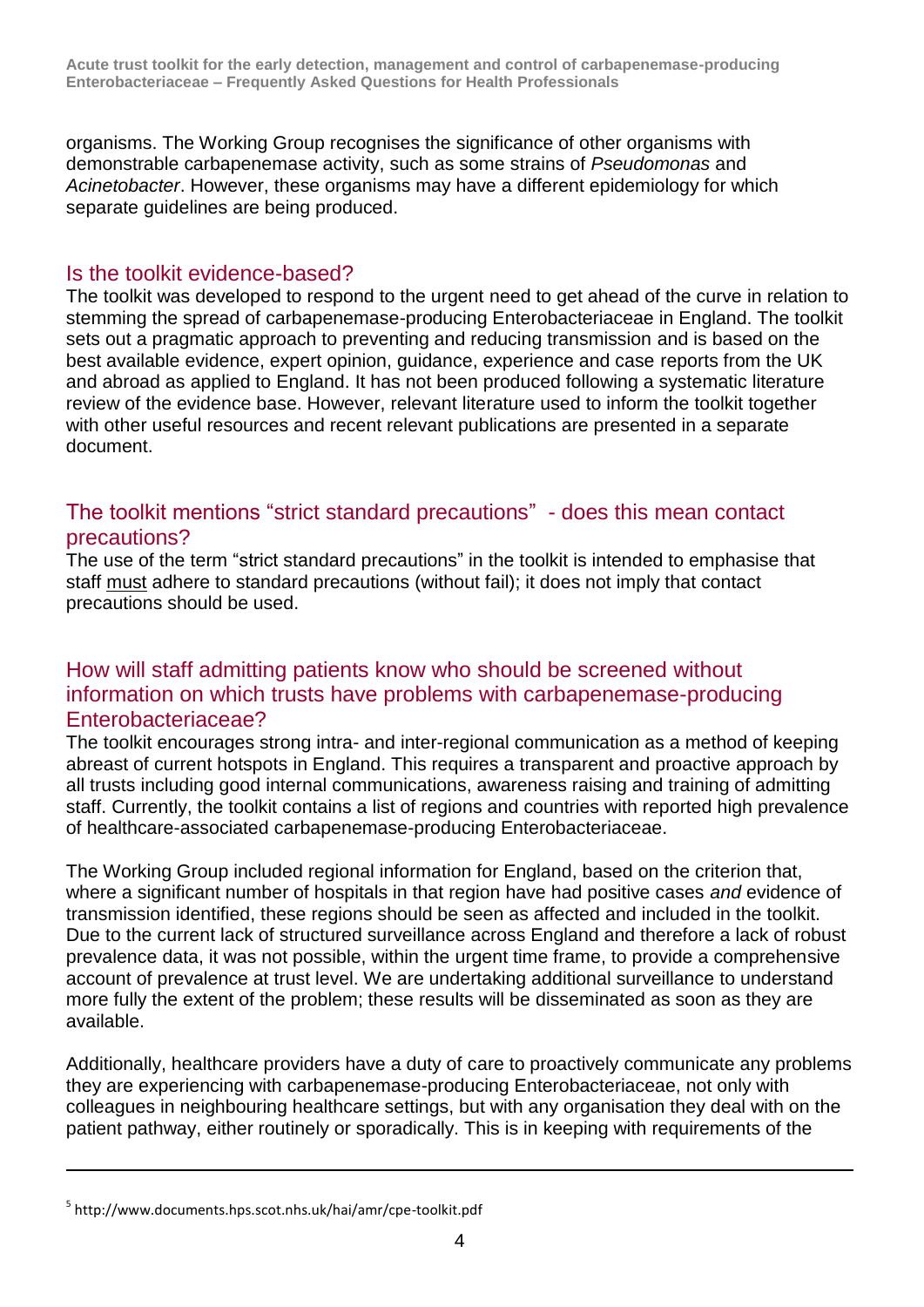'*The Health and Social Care Act 2008: Code of Practice on the prevention and control of*  infections<sup>6</sup>. These local channels of communication should be used to inform screening decisions on admission.

#### Why does the toolkit recommend a rectal swab rather than a faecal specimen for screening?

A rectal swab can be obtained quickly. Therefore, if taken well, it is the most pragmatic and rapid method to establish colonisation. However, if available, faecal specimens may also be sent for screening.

#### Is there any risk associated with rectal screening?

l

Such risks are believed to be exceptionally small. As with any other clinical procedure, rectal screening swabs should be undertaken by a health professional who is competent to perform the task. In that way, any potential risks from the procedure are minimised.

#### Why does the toolkit recommend taking more than one screening sample and why space them 48 hours apart?

The Working Group gave a consensus recommendation to take three samples and to space them out (48 hours apart) to give the best chance of detection within a manageable timeframe. The group acknowledges that research is needed to provide evidence that will support or challenge the recommendation.

#### What should we do if we don't have enough isolation capacity to isolate every high-risk patient while we wait for three negative screens?

Trust boards need to develop a contingency plan and prepare their own policy based on an assessment of local applicability of the toolkit including local risk assessment and prioritisation. Each scenario will be different and the toolkit cannot address the circumstances within each trust. Rather, the Working Group has promoted practices aimed at optimising infection prevention and control to prevent the escalating problems seen in other countries. Further advice and discussions about control measures eg cohorting of patients, can be sought through their local PHE Centre or Lead Public Health Microbiologist.

#### Should samples in addition to the rectal swab eg throat swab, be taken for contacts who have been in the same bay as a known positive patient (as it may take a while before a rectal swab is positive in a contact)?

Rectal screening is advised as the first choice as the gut is the natural habitat for Enterobacteriaceae. Additional screening of clinical samples from alternative sites *may* provide an extra assurance of a negative site. However, the need for taking additional samples from contacts should be based on individual clinical assessment, in conjunction with advice from your IP&C team.

<sup>6</sup> https://www.gov.uk/government/publications/the-health-and-social-care-act-2008-code-of-practice-on-the-prevention-andcontrol-of-infections-and-related-guidance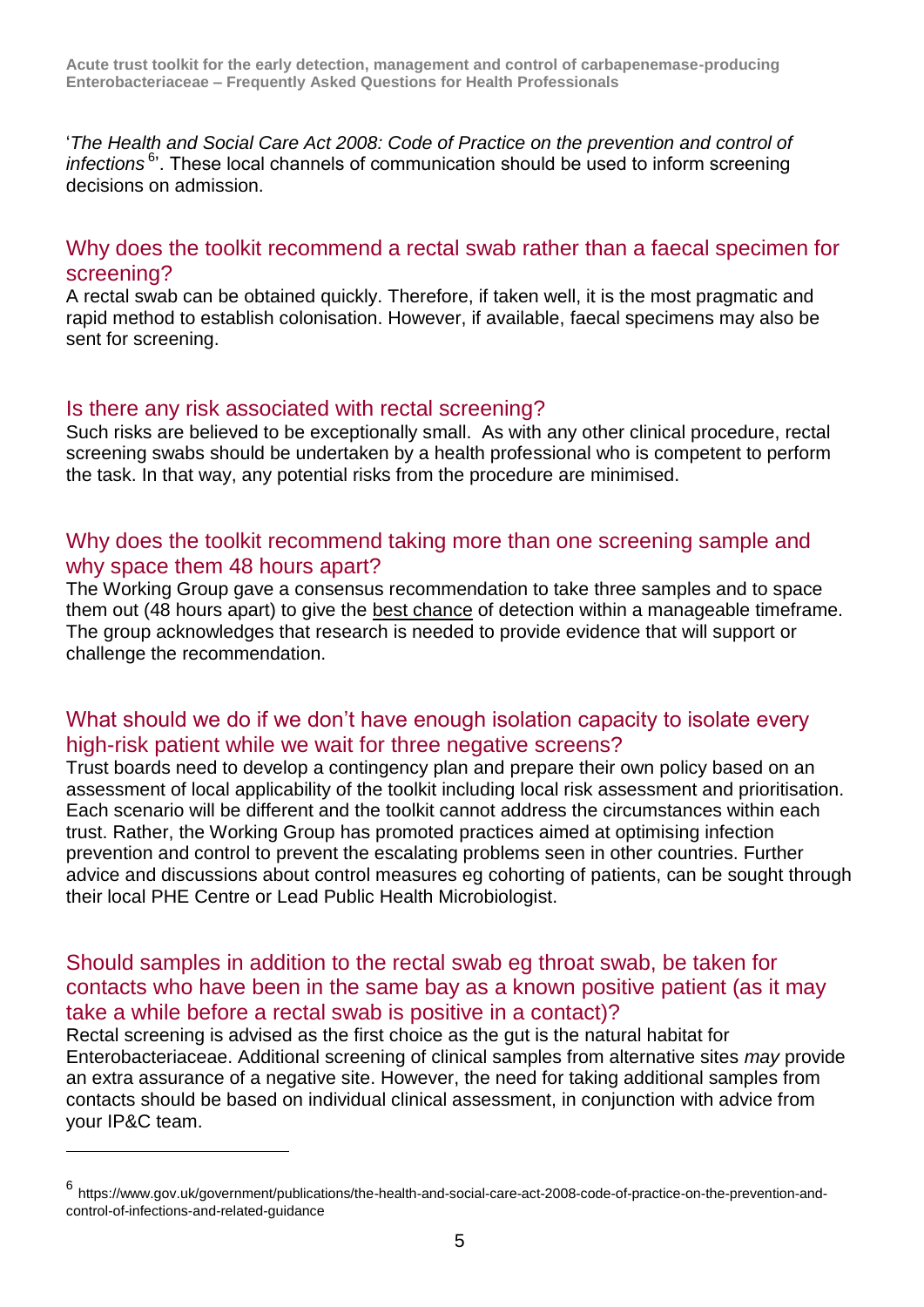The assessment would include factors, such as (for throat swabs) whether a patient is ventilated, post-ventilated or has had a tracheostomy.

#### Why does the toolkit recommend screening of hospital contacts weekly for 4 weeks?

Given the lack of evidence, the use of a four week period of screening for hospital contacts of a case is arbitrary, but reasonable and pragmatic, given that both acquisition and carriage duration are likely to be functions of the particular strain and species. We know that when screening is undertaken, silent carriers are detected. The advice is intended to represent a minimum standard, acknowledging that carriage could occur for longer. However, use of the four week period for screening should provide some confidence that further transmission is not occurring and that there are no 'silent' carriers on the ward or unit. It is recognised that trusts are likely to want to undertake their own risk assessment, and possibly apply a more stringent approach, based on their local scenario. Trusts may wish to discuss this with their local PHE centre or Lead Public Health Microbiologist.

#### Why does the toolkit not recommend the isolation of contacts whilst awaiting screening results?

It is acknowledged that isolation of contacts would provide optimal infection prevention and control. However, recognising the need to apply local risk assessment and risk prioritisation to take account of other competing issues and isolation requirements, the Working Group sought a pragmatic approach. It recommends that contacts should be cohorted if possible. Some trusts may wish to be more stringent, choosing to isolate all contacts; whilst others may not have the capacity. Cohorting may not be applicable in all cases eg where there are differing strains. Nonetheless, strict hand hygiene and environmental cleaning should always be adhered to.

#### How long are people considered colonised - do they need to be isolated every time they are admitted to hospital?

The toolkit promotes the tagging of a positive patient's medical notes together with good interhealthcare communication to enable screening and isolation of a patient who has been previously positive, if (re)admitted. This is important as, while it is unclear how long a person may remain colonised, it *is* known that a previously positive individual with subsequent negative screening results can revert to a positive state, especially after a course of antibiotics. The length of time a person remains colonised is likely to reflect (i) the strain and species carrying the carbapenemase, (ii) the patient's ongoing antibiotic exposure and (iii) the general composition of their gut flora, which varies with the individual and age.

#### Does this toolkit apply to care homes?

The approach recommended in the toolkit is more rigorous for the acute setting where the risk of spread and its consequences are greater. It is acknowledged that care in non-acute settings cannot, nor need be, subjected to the same stringent measures. A toolkit for non-acute care settings, which will include care homes, is to follow later this year. In the meantime, advice and signposting can be sought through the local community infection control team (where available), local PHE Centre or Lead Public Health Microbiologist. However, use of the Department of Health/Health Protection Agency publication *'Prevention and control of infection*